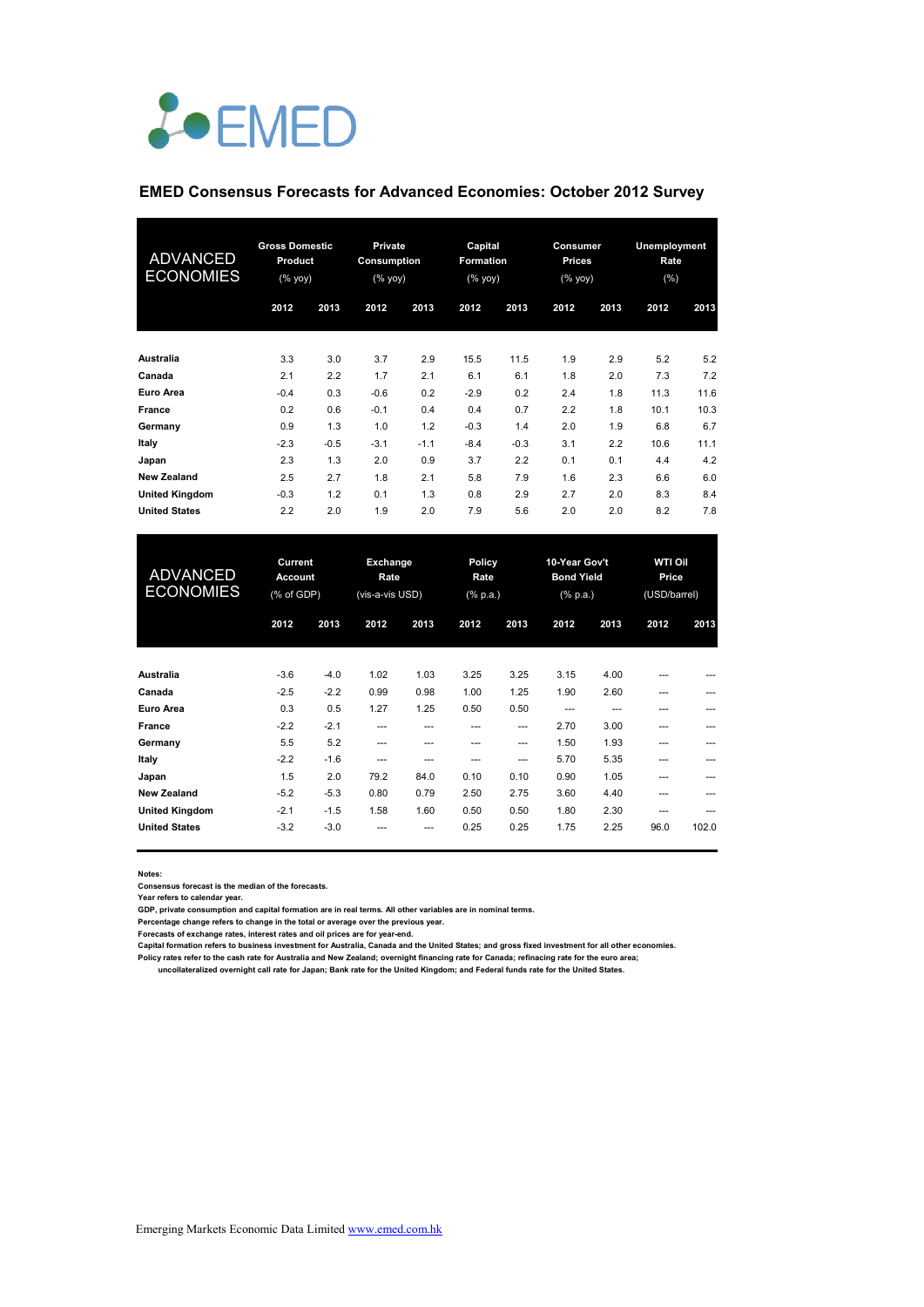

# **EMED Consensus Forecasts for Emerging Markets: October 2012 Survey**

| <b>EMERGING</b><br><b>MARKETS</b> | <b>Gross Domestic</b><br>Product<br>$(%$ (% yoy)<br>2012 | 2013 | Private<br>Consumption<br>(% yoy)<br>2012 | 2013 | Fixed<br>Investment<br>(%<br>2012 | 2013 | Consumer<br><b>Prices</b><br>(% yoy)<br>2012 | 2013 | Unemployment<br>Rate<br>(% )<br>2012 | 2013 |
|-----------------------------------|----------------------------------------------------------|------|-------------------------------------------|------|-----------------------------------|------|----------------------------------------------|------|--------------------------------------|------|
| Argentina                         | 3.0                                                      | 3.5  | 3.9                                       | 3.7  | $-3.1$                            | 2.3  | 9.9                                          | 10.6 | 7.5                                  | 7.8  |
| <b>Brazil</b>                     | 2.0                                                      | 4.0  | 3.3                                       | 4.1  | 0.4                               | 6.0  | 5.2                                          | 5.4  | 5.8                                  | 5.8  |
| Chile                             | 4.8                                                      | 4.6  | 5.1                                       | 5.1  | 7.5                               | 6.9  | 3.0                                          | 3.0  | 6.7                                  | 6.7  |
| China                             | 7.8                                                      | 8.0  | 9.0                                       | 9.0  | 8.0                               | 8.2  | 3.0                                          | 3.4  | 4.2                                  | 4.2  |
| Colombia                          | 4.5                                                      | 4.6  | 4.5                                       | 5.0  | 9.1                               | 8.8  | 3.3                                          | 3.2  | 10.3                                 | 10.0 |
| <b>Czech Republic</b>             | $-1.0$                                                   | 1.0  | $-2.2$                                    | 1.1  | $-0.4$                            | 0.7  | 3.3                                          | 2.5  | 7.1                                  | 7.5  |
| <b>Hong Kong</b>                  | 1.8                                                      | 3.9  | 3.7                                       | 4.0  | 5.4                               | 4.2  | 4.0                                          | 3.5  | 3.5                                  | 3.5  |
| Hungary                           | $-1.1$                                                   | 0.8  | $-1.7$                                    | 0.2  | $-4.4$                            | 1.8  | 5.5                                          | 4.0  | 11.1                                 | 11.3 |
| India                             | 6.0                                                      | 6.7  | 5.8                                       | 6.5  | 5.5                               | 6.5  | 7.5                                          | 7.0  | $---$                                | ---  |
| Indonesia                         | 6.1                                                      | 6.3  | 5.0                                       | 5.1  | 9.8                               | 9.3  | 4.6                                          | 5.4  | 6.5                                  | 6.3  |
| Malaysia                          | 4.7                                                      | 4.8  | 7.1                                       | 5.9  | 12.2                              | 7.0  | 1.9                                          | 2.5  | 3.1                                  | 3.1  |
| <b>Mexico</b>                     | 3.8                                                      | 3.6  | 3.9                                       | 3.8  | 6.6                               | 6.5  | 3.9                                          | 3.8  | 4.9                                  | 4.8  |
| <b>Philippines</b>                | 5.4                                                      | 4.8  | 5.3                                       | 5.0  | 6.1                               | 6.0  | 3.3                                          | 4.0  | 7.2                                  | 7.4  |
| Poland                            | 2.5                                                      | 2.4  | 1.8                                       | 2.1  | 3.1                               | 2.8  | 3.8                                          | 2.9  | 10.2                                 | 10.3 |
| <b>Russia</b>                     | 3.8                                                      | 3.7  | 4.5                                       | 4.5  | 6.3                               | 6.6  | 5.2                                          | 6.4  | 6.2                                  | 6.0  |
| Singapore                         | 2.3                                                      | 3.6  | 3.0                                       | 3.7  | 5.1                               | 4.4  | 4.4                                          | 3.5  | 2.2                                  | 2.1  |
| South Korea                       | 2.6                                                      | 3.6  | 2.0                                       | 2.9  | 2.1                               | 3.2  | 2.4                                          | 3.0  | 3.3                                  | 3.3  |
| Taiwan                            | 1.7                                                      | 3.8  | 1.7                                       | 2.6  | $-1.7$                            | 3.2  | 1.9                                          | 1.8  | 4.4                                  | 4.2  |
| <b>Thailand</b>                   | 5.3                                                      | 4.5  | 4.9                                       | 4.0  | 9.5                               | 6.1  | 3.1                                          | 3.5  | 0.8                                  | 1.0  |
| Turkey                            | 2.9                                                      | 4.0  | 1.8                                       | 3.4  | 2.1                               | 6.7  | 8.9                                          | 6.5  | 9.1                                  | 9.0  |

|                       | <b>Money</b>   |                                                                    | <b>Merchandise</b><br><b>Merchandise</b> |      |                |      | Current        |        | Exchange        |      |
|-----------------------|----------------|--------------------------------------------------------------------|------------------------------------------|------|----------------|------|----------------|--------|-----------------|------|
| <b>EMERGING</b>       | Supply M2      |                                                                    | <b>Exports</b>                           |      | <b>Imports</b> |      | <b>Account</b> |        | Rate            |      |
| <b>MARKETS</b>        |                | $(% \mathsf{Y}^{\prime }\mathsf{Y}^{\prime }\mathsf{Y}^{\prime })$ |                                          | (%   | (%             |      | (% of GDP)     |        | (vis-a-vis USD) |      |
|                       | 2012           | 2013                                                               | 2012                                     | 2013 | 2012           | 2013 | 2012           | 2013   | 2012            | 2013 |
|                       |                |                                                                    |                                          |      |                |      |                |        |                 |      |
| Argentina             | 24.0           | 25.3                                                               | 2.0                                      | 6.3  | 1.2            | 7.4  | 0.1            | $-0.4$ | 4.85            | 5.54 |
| <b>Brazil</b>         | 12.5           | 13.2                                                               | 3.5                                      | 6.0  | 5.0            | 9.0  | $-2.5$         | $-2.8$ | 2.00            | 1.95 |
| Chile                 | 15.8           | 15.0                                                               | 4.9                                      | 5.0  | 7.5            | 8.0  | $-2.8$         | $-2.6$ | 490             | 496  |
| China                 | 14.0           | 13.5                                                               | 7.0                                      | 10.0 | 7.9            | 11.0 | 2.6            | 2.3    | 6.30            | 6.19 |
| Colombia              | 13.9           | 13.5                                                               | 6.3                                      | 7.8  | 9.1            | 9.6  | $-3.0$         | $-2.6$ | 1800            | 1810 |
| <b>Czech Republic</b> | $\overline{a}$ | $\overline{a}$                                                     | 4.1                                      | 4.6  | 2.3            | 5.4  | $-1.9$         | $-2.0$ | 20.0            | 19.2 |
| <b>Hong Kong</b>      | 6.3            | 7.8                                                                | 1.1                                      | 6.5  | 2.2            | 6.8  | 5.5            | 5.9    | 7.78            | 7.78 |
| Hungary               | 2.0            | 4.0                                                                | 1.9                                      | 5.3  | 0.6            | 4.2  | 1.6            | 2.0    | 234             | 230  |
| India                 | 16.0           | 17.4                                                               | 11.0                                     | 11.3 | 10.5           | 10.0 | $-3.7$         | $-3.2$ | 54.0            | 51.5 |
| Indonesia             | 15.2           | 15.0                                                               | 5.0                                      | 9.8  | 10.3           | 11.2 | $-1.7$         | $-1.0$ | 9550            | 9367 |
| Malaysia              | 10.0           | 9.6                                                                | 3.3                                      | 7.5  | 7.4            | 7.1  | 7.4            | 8.5    | 3.07            | 3.00 |
| <b>Mexico</b>         | 12.5           | 12.0                                                               | 7.1                                      | 9.0  | 7.2            | 8.8  | $-1.0$         | $-1.2$ | 13.0            | 12.5 |
| <b>Philippines</b>    | 7.0            | 9.3                                                                | 5.0                                      | 5.6  | 3.5            | 6.9  | 2.9            | 3.0    | 41.6            | 40.9 |
| Poland                | 9.0            | 8.7                                                                | 3.4                                      | 5.2  | 0.7            | 3.4  | $-3.9$         | $-3.6$ | 3.25            | 3.20 |
| <b>Russia</b>         | 18.0           | 17.0                                                               | 3.4                                      | 5.0  | 7.7            | 11.0 | 4.4            | 2.9    | 31.2            | 31.5 |
| Singapore             | 7.3            | 7.9                                                                | 3.2                                      | 8.0  | 4.7            | 8.3  | 17.0           | 17.7   | 1.24            | 1.21 |
| South Korea           | 6.0            | 7.2                                                                | 3.5                                      | 6.6  | 2.9            | 7.3  | 2.0            | 1.8    | 1126            | 1055 |
| Taiwan                | 5.3            | 5.5                                                                | 1.5                                      | 7.5  | 0.8            | 7.8  | 7.8            | 7.4    | 29.5            | 29.1 |
| <b>Thailand</b>       | 12.0           | 10.5                                                               | 6.1                                      | 9.5  | 8.5            | 8.5  | 0.3            | 1.4    | 30.7            | 30.1 |
| Turkey                | 15.0           | 15.0                                                               | 10.3                                     | 8.5  | $-0.1$         | 6.2  | $-7.5$         | $-6.6$ | 1.80            | 1.80 |

**Notes: Consensus forecast is the median of the forecasts.**

Year refers to calendar year except for India for which fiscal year (April to March) is used.<br>GDP, private consumption and fixed investment are in real terms. All other variables are in nominal terms.<br>Percentage change ref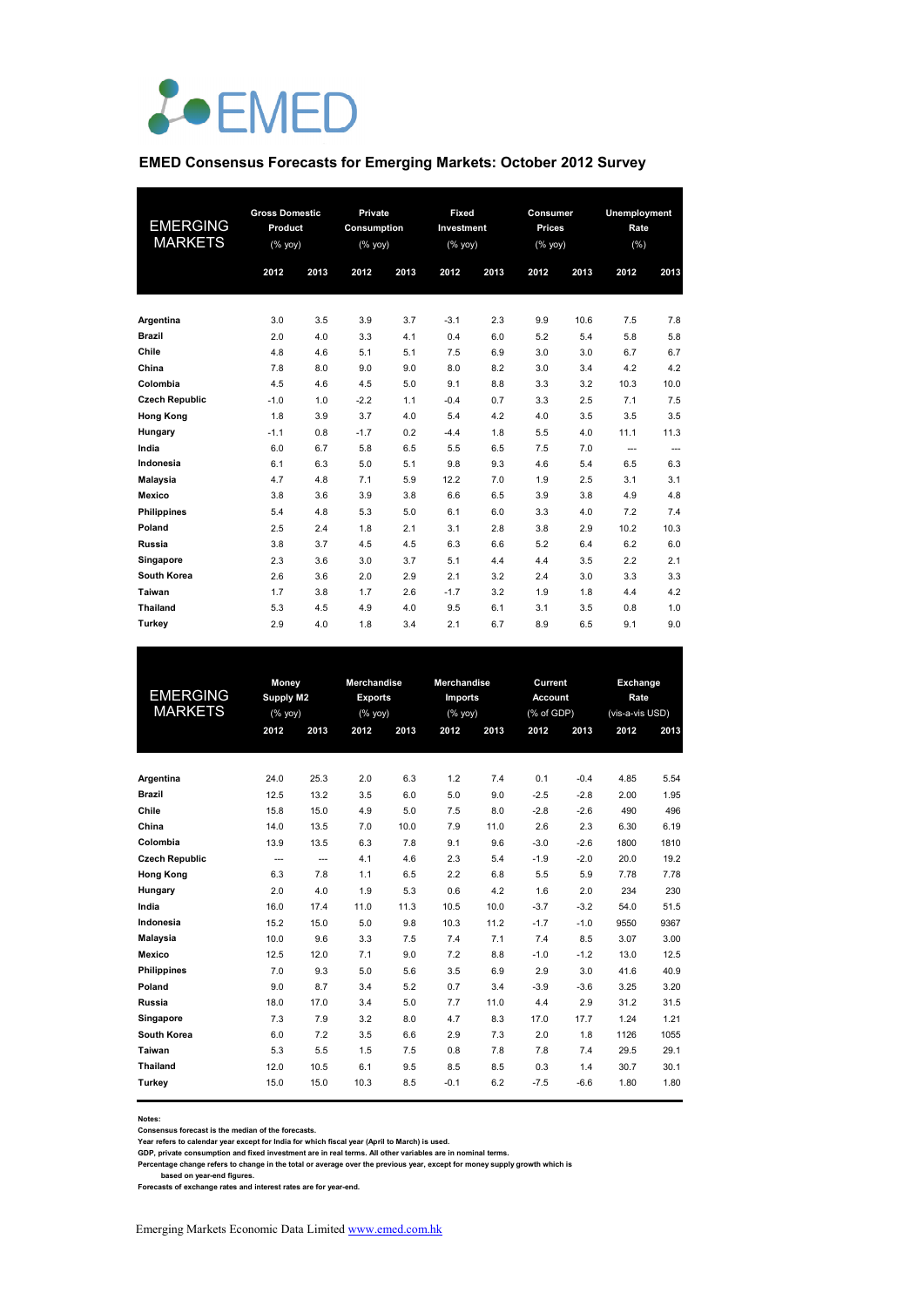

## **EMED Consensus Forecasts for the United States: October 2012 Survey**

| <b>UNITED STATES</b>         | <b>Gross Domestic</b><br>Product<br>$(% \mathsf{Y}^{\prime }\mathsf{Y}^{\prime }\mathsf{Y}^{\prime })$ |      | Consumer<br><b>Prices</b><br>(% yoy) |      | <b>UNITED STATES</b>                     | <b>Gross Domestic</b><br>Product<br>$(%$ yoy) |      | Consumer<br>Prices<br>$(%$ yoy) |      |
|------------------------------|--------------------------------------------------------------------------------------------------------|------|--------------------------------------|------|------------------------------------------|-----------------------------------------------|------|---------------------------------|------|
|                              | 2012                                                                                                   | 2013 | 2012                                 | 2013 |                                          | 2012                                          | 2013 | 2012                            | 2013 |
|                              |                                                                                                        |      |                                      |      |                                          |                                               |      |                                 |      |
| <b>ABN AMRO</b>              | 2.2                                                                                                    | 2.0  | 2.0                                  | 1.7  | <b>ITOCHU Institute</b>                  | 2.2                                           | 2.1  | 2.1                             | 2.1  |
| <b>Action Economics</b>      | 2.1                                                                                                    | 2.1  | 2.1                                  | 2.5  | <b>KBC</b>                               | 2.1                                           | 1.9  | 2.1                             | 1.9  |
| <b>AIB Global Treasury</b>   | 2.2                                                                                                    | 2.2  | 2.1                                  | 2.0  | KCIC                                     | 1.9                                           | 2.2  | 1.8                             | 1.7  |
| Allianz                      | 2.2                                                                                                    | 2.1  | 2.1                                  | 2.2  | <b>Kiel Economics</b>                    | 2.2                                           | 1.5  | 1.9                             | 1.9  |
| <b>Bank Julius Baer</b>      | 2.2                                                                                                    | 1.8  | 2.1                                  | 2.2  | <b>Korea Investment &amp; Securities</b> | 2.1                                           | 2.4  | 2.1                             | 1.9  |
| <b>Bank of Ireland</b>       | 2.2                                                                                                    | 2.2  | 2.0                                  | 2.0  | <b>Mesirow Financial</b>                 | 2.1                                           | 2.0  | 2.1                             | 1.8  |
| <b>Barclays Capital</b>      | 2.3                                                                                                    | 2.0  | 2.2                                  | 2.3  | <b>Moody's Analytics</b>                 | 2.2                                           | 2.1  | 2.2                             | 2.3  |
| <b>BayernLB</b>              | 2.1                                                                                                    | 2.0  | 2.1                                  | 2.2  | Morgan Keegan                            | 2.8                                           | 3.1  | 2.5                             | 2.6  |
| <b>BBVA</b>                  | 2.1                                                                                                    | 1.8  | 2.0                                  | 1.9  | <b>Mortgage Bankers Association</b>      | 1.7                                           | 2.2  | 2.0                             | 2.1  |
| <b>BHF Bank</b>              | 2.2                                                                                                    | 1.8  | 2.1                                  | 2.0  | <b>National Bank of Canada</b>           | 2.1                                           | 1.7  | 2.0                             | 1.8  |
| <b>BMO Capital Markets</b>   | 2.2                                                                                                    | 2.3  | 2.2                                  | 2.4  | <b>Natixis</b>                           | 2.2                                           | 1.5  | 2.0                             | 1.8  |
| <b>BNP Paribas</b>           | 2.2                                                                                                    | 1.9  | 2.0                                  | 1.9  | <b>NIESR</b>                             | 2.0                                           | 2.1  | 2.1                             | 2.1  |
| <b>BWC Capital Markets</b>   | 2.1                                                                                                    | 2.3  | 2.4                                  | 2.0  | <b>NLI Research Institute</b>            | 2.2                                           | 2.0  | 2.0                             | 1.7  |
| <b>Capital Economics</b>     | 2.0                                                                                                    | 2.0  | 1.9                                  | 1.8  | Nordea                                   | 2.2                                           | 2.0  | 2.1                             | 2.2  |
| <b>CIBC World Markets</b>    | 2.3                                                                                                    | 1.8  | 2.1                                  | 2.2  | <b>Northern Trust</b>                    | 2.2                                           | 2.2  | 2.0                             | 1.8  |
| <b>Comerica Bank</b>         | 2.3                                                                                                    | 2.2  | 2.0                                  | 2.0  | <b>PNC</b>                               | 2.3                                           | 2.2  | 2.1                             | 2.3  |
| Commerzbank                  | 2.1                                                                                                    | 2.0  | 2.0                                  | 2.0  | Prometeia                                | 2.2                                           | 1.9  | 1.8                             | 2.0  |
| <b>Credit Agricole</b>       | 2.2                                                                                                    | 2.3  | 2.1                                  | 2.0  | <b>Raymond James</b>                     | 2.3                                           | 2.0  | 1.9                             | 1.9  |
| <b>Credit Suisse</b>         | 2.2                                                                                                    | 2.0  | 2.0                                  | 1.0  | <b>ROBECO</b>                            | 2.2                                           | 2.1  | 2.0                             | 2.0  |
| Daiwa Institute of Research  | 2.2                                                                                                    | 2.1  | 2.0                                  | 1.9  | Royal Bank of Canada                     | 2.2                                           | 2.3  | 2.0                             | 1.7  |
| <b>Danske Bank</b>           | 2.2                                                                                                    | 2.1  | 2.3                                  | 1.5  | <b>RWI</b>                               | 2.2                                           | 2.0  | 2.0                             | 1.8  |
| <b>DBS Bank</b>              | 2.2                                                                                                    | 1.9  | 1.8                                  | 2.1  | <b>Schroders</b>                         | 2.2                                           | 1.8  | 2.2                             | 1.7  |
| Deka Bank                    | 2.2                                                                                                    | 2.0  | 2.1                                  | 2.3  | <b>Scotia Capital</b>                    | 2.1                                           | 1.9  | 1.9                             | 2.3  |
| Desjardins                   | 2.2                                                                                                    | 1.9  | 2.1                                  | 1.6  | <b>Societe Generale</b>                  | 2.3                                           | 1.8  | 1.9                             | 1.5  |
| <b>DIW</b>                   | 2.2                                                                                                    | 1.6  | 2.0                                  | 1.7  | <b>Standard &amp; Poor's</b>             | 2.2                                           | 1.8  | 2.0                             | 1.4  |
| <b>DnB NOR</b>               | 2.2                                                                                                    | 2.2  | 2.1                                  | 1.5  | <b>Standard Chartered</b>                | 2.0                                           | 2.0  | 1.8                             | 1.8  |
| DZ Bank                      | 2.0                                                                                                    | 2.0  | 2.2                                  | 2.7  | <b>TD Economics</b>                      | 2.1                                           | 2.1  | 1.9                             | 1.6  |
| <b>Erste Group Bank AG</b>   | 2.0                                                                                                    | 2.0  | 2.0                                  | 1.7  | <b>UniCredit Group</b>                   | 2.3                                           | 2.2  | 2.1                             | 2.2  |
| <b>Experian Economics</b>    | 2.0                                                                                                    | 2.4  | 2.0                                  | 2.5  | <b>UOB</b>                               | 1.5                                           | 1.5  | 1.7                             | 1.9  |
| <b>Fannie Mae</b>            | 2.1                                                                                                    | 1.9  | 2.1                                  | 1.6  |                                          |                                               |      |                                 |      |
| <b>First Trust Advisors</b>  | 2.1                                                                                                    | 2.1  | 2.1                                  | 2.8  | <b>CONSENSUS</b>                         |                                               |      |                                 |      |
| <b>Freddie Mac</b>           | 2.0                                                                                                    | 3.0  | 1.8                                  | 2.0  | Median                                   | 2.2                                           | 2.0  | 2.0                             | 2.0  |
| Handelsbanken                | 2.2                                                                                                    | 2.2  | 1.9                                  | 2.0  | Mean                                     | 2.2                                           | 2.0  | 2.0                             | 2.0  |
| <b>IFO Munich Institute</b>  | 2.2                                                                                                    | 2.3  | 2.4                                  | 2.2  | High                                     | 2.8                                           | 3.1  | 2.5                             | 2.8  |
| ING                          | 2.2                                                                                                    | 2.0  | 2.2                                  | 2.5  | Low                                      | 1.5                                           | 1.5  | 1.7                             | 1.0  |
| Intesa Sanpaolo              | 2.2                                                                                                    | 1.6  | 1.9                                  | 1.4  | <b>Standard Deviation</b>                | 0.2                                           | 0.3  | 0.1                             | 0.3  |
| Continues in the next column |                                                                                                        |      |                                      |      |                                          |                                               |      |                                 |      |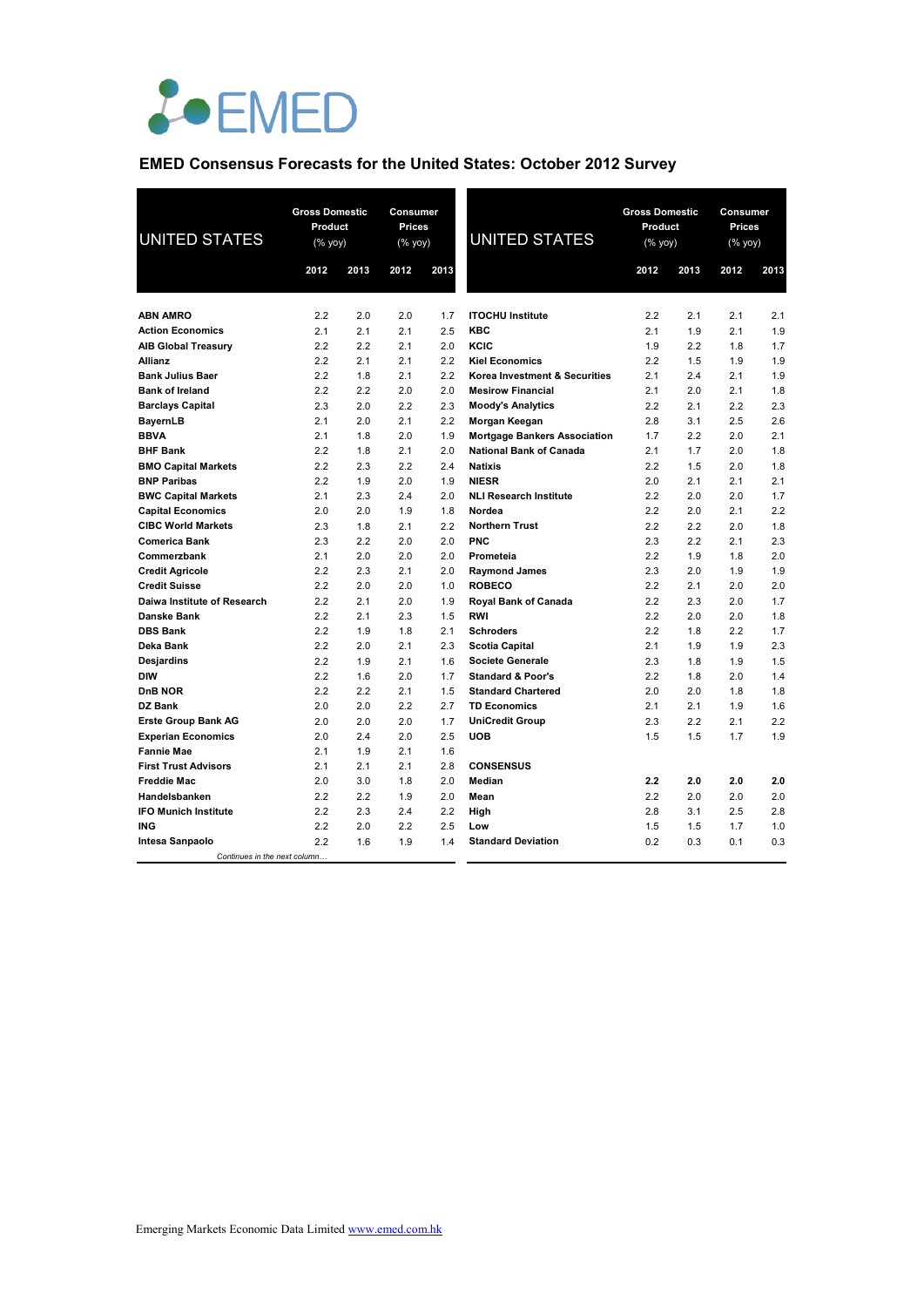

## **EMED Consensus Forecasts for the Euro Area: October 2012 Survey**

| <b>EURO AREA</b>            |                              | <b>Gross Domestic</b><br>Product<br>$(% \mathsf{Y}^{\prime }\mathsf{Y}^{\prime }\mathsf{Y}^{\prime })$ |      | Consumer<br>Prices<br>$(% \mathsf{Y}^{\prime }\mathsf{Y}^{\prime }\mathsf{Y}^{\prime })$ | <b>EURO AREA</b>                | <b>Gross Domestic</b><br>Product<br>(% yoy) |        | Consumer<br>Prices<br>(% yoy) |      |
|-----------------------------|------------------------------|--------------------------------------------------------------------------------------------------------|------|------------------------------------------------------------------------------------------|---------------------------------|---------------------------------------------|--------|-------------------------------|------|
|                             | 2012                         | 2013                                                                                                   | 2012 | 2013                                                                                     |                                 | 2012                                        | 2013   | 2012                          | 2013 |
| <b>ABN AMRO</b>             | $-0.5$                       | 0.2                                                                                                    | 2.4  | 1.5                                                                                      | Intesa Sanpaolo                 | $-0.3$                                      | 0.5    | 2.4                           | 1.8  |
| <b>Action Economics</b>     | $-0.7$                       | $-0.1$                                                                                                 | 2.3  | 1.8                                                                                      | <b>KBC</b>                      | $-0.5$                                      | 0.3    | 2.4                           | 1.8  |
| <b>AIB Global Treasury</b>  | $-0.5$                       | 0.5                                                                                                    | 2.6  | 2.1                                                                                      | KCIC                            | $-0.7$                                      | 0.5    | 1.9                           | 1.8  |
| <b>Allianz</b>              | $-0.3$                       | 0.8                                                                                                    | 2.5  | 2.0                                                                                      | <b>Kiel Economics</b>           | $-0.5$                                      | 0.3    | 2.4                           | 1.9  |
| <b>Bank Julius Baer</b>     | $-0.4$                       | 0.3                                                                                                    | 2.5  | 1.5                                                                                      | Korea Investment & Securities   | $-0.3$                                      | 0.9    | 2.0                           | 1.6  |
| <b>Bank of Ireland</b>      | $-0.4$                       | 0.5                                                                                                    | 2.4  | 1.6                                                                                      | <b>Mizuho Securities</b>        | $-0.4$                                      | 0.2    | 2.5                           | 1.9  |
| <b>Barclays Capital</b>     | $-0.5$                       | 0.3                                                                                                    | 2.5  | 1.9                                                                                      | Monte Dei Paschi Di Siena       | -0.5                                        | 0.5    | 2.5                           | 2.0  |
| BayernLB                    | $-0.4$                       | 0.6                                                                                                    | 2.3  | 1.8                                                                                      | <b>Natixis</b>                  | $-0.5$                                      | $-0.4$ | 2.5                           | 2.0  |
| <b>BBVA</b>                 | $-0.3$                       | 0.3                                                                                                    | 2.3  | 1.4                                                                                      | <b>NIESR</b>                    | $-0.4$                                      | 0.5    | 2.7                           | 2.2  |
| <b>BHF Bank</b>             | $-0.3$                       | 0.8                                                                                                    | 2.6  | 2.1                                                                                      | <b>NLI Research Institute</b>   | $-0.4$                                      | 0.4    | 2.5                           | 2.1  |
| <b>BMO Capital Markets</b>  | $-0.6$                       | 0.3                                                                                                    | 2.5  | 2.1                                                                                      | Nordea                          | $-0.6$                                      | 0.7    | 2.3                           | 1.8  |
| <b>BNP Paribas</b>          | $-0.4$                       | 0.0                                                                                                    | 2.5  | 1.8                                                                                      | Prometeia                       | $-0.4$                                      | 0.2    | 2.4                           | 1.8  |
| <b>BWC Capital Markets</b>  | $-0.5$                       | 1.0                                                                                                    | 2.1  | 1.8                                                                                      | <b>ROBECO</b>                   | $-0.5$                                      | 0.3    | 2.3                           | 1.7  |
| <b>Capital Economics</b>    | $-0.7$                       | $-2.5$                                                                                                 | 2.5  | 1.3                                                                                      | <b>Roubini Global Economics</b> | $-0.4$                                      | $-0.6$ | 2.3                           | 1.7  |
| Commerzbank                 | $-0.4$                       | 0.0                                                                                                    | 2.6  | 1.9                                                                                      | <b>Royal Bank of Canada</b>     | $-0.4$                                      | 0.4    | 2.5                           | 1.5  |
| <b>Credit Agricole</b>      | $-0.4$                       | 0.3                                                                                                    | 2.5  | 1.9                                                                                      | <b>RWI</b>                      | $-0.4$                                      | 0.3    | 2.3                           | 1.6  |
| <b>Credit Suisse</b>        | $-0.4$                       | 0.7                                                                                                    | 2.6  | 2.0                                                                                      | <b>Schroders</b>                | $-0.4$                                      | $-0.7$ | 2.4                           | 1.6  |
| Danske Bank                 | $-0.4$                       | 0.5                                                                                                    | 2.5  | 1.8                                                                                      | <b>Scotia Capital</b>           | $-0.7$                                      | 0.2    | 2.4                           | 2.0  |
| <b>DBS Bank</b>             | $-0.6$                       | 0.1                                                                                                    | 2.3  | 1.7                                                                                      | <b>Societe Generale</b>         | $-0.4$                                      | $-0.2$ | 2.6                           | 2.3  |
| Deka Bank                   | $-0.5$                       | 0.2                                                                                                    | 2.5  | 1.8                                                                                      | <b>Standard Chartered</b>       | $-0.6$                                      | 0.4    | 2.4                           | 1.6  |
| <b>DIW</b>                  | $-0.4$                       | 0.3                                                                                                    | 2.5  | 1.9                                                                                      | <b>TD Economics</b>             | $-0.4$                                      | 0.9    | 2.2                           | 1.9  |
| DnB NOR                     | $-0.4$                       | 0.4                                                                                                    | 2.1  | 1.1                                                                                      | <b>UniCredit Group</b>          | $-0.5$                                      | 0.3    | 2.6                           | 2.0  |
| DZ Bank                     | $-0.4$                       | 0.0                                                                                                    | 2.4  | 2.5                                                                                      |                                 |                                             |        |                               |      |
| <b>Erste Group Bank AG</b>  | $-0.2$                       | 0.9                                                                                                    | 2.3  | 1.7                                                                                      | <b>CONSENSUS</b>                |                                             |        |                               |      |
| <b>ETLA</b>                 | $-0.6$                       | 0.5                                                                                                    | 2.1  | 1.8                                                                                      | Median                          | -0.4                                        | 0.3    | 2.4                           | 1.8  |
| <b>EUROFER</b>              | $-0.2$                       | 1.1                                                                                                    | 2.4  | 1.8                                                                                      | Mean                            | $-0.4$                                      | 0.3    | 2.4                           | 1.8  |
| Handelsbanken               | $-0.5$                       | 0.0                                                                                                    | 2.3  | 1.8                                                                                      | High                            | $-0.2$                                      | 1.1    | 2.7                           | 2.5  |
| <b>IFO Munich Institute</b> | $-0.3$                       | 1.1                                                                                                    | 2.3  | 1.8                                                                                      | Low                             | $-0.7$                                      | $-2.5$ | 1.9                           | 1.1  |
| <b>ING</b>                  | $-0.4$                       | 0.9                                                                                                    | 2.4  | 1.7                                                                                      | <b>Standard Deviation</b>       | 0.1                                         | 0.6    | 0.2                           | 0.2  |
|                             | Continues in the next column |                                                                                                        |      |                                                                                          |                                 |                                             |        |                               |      |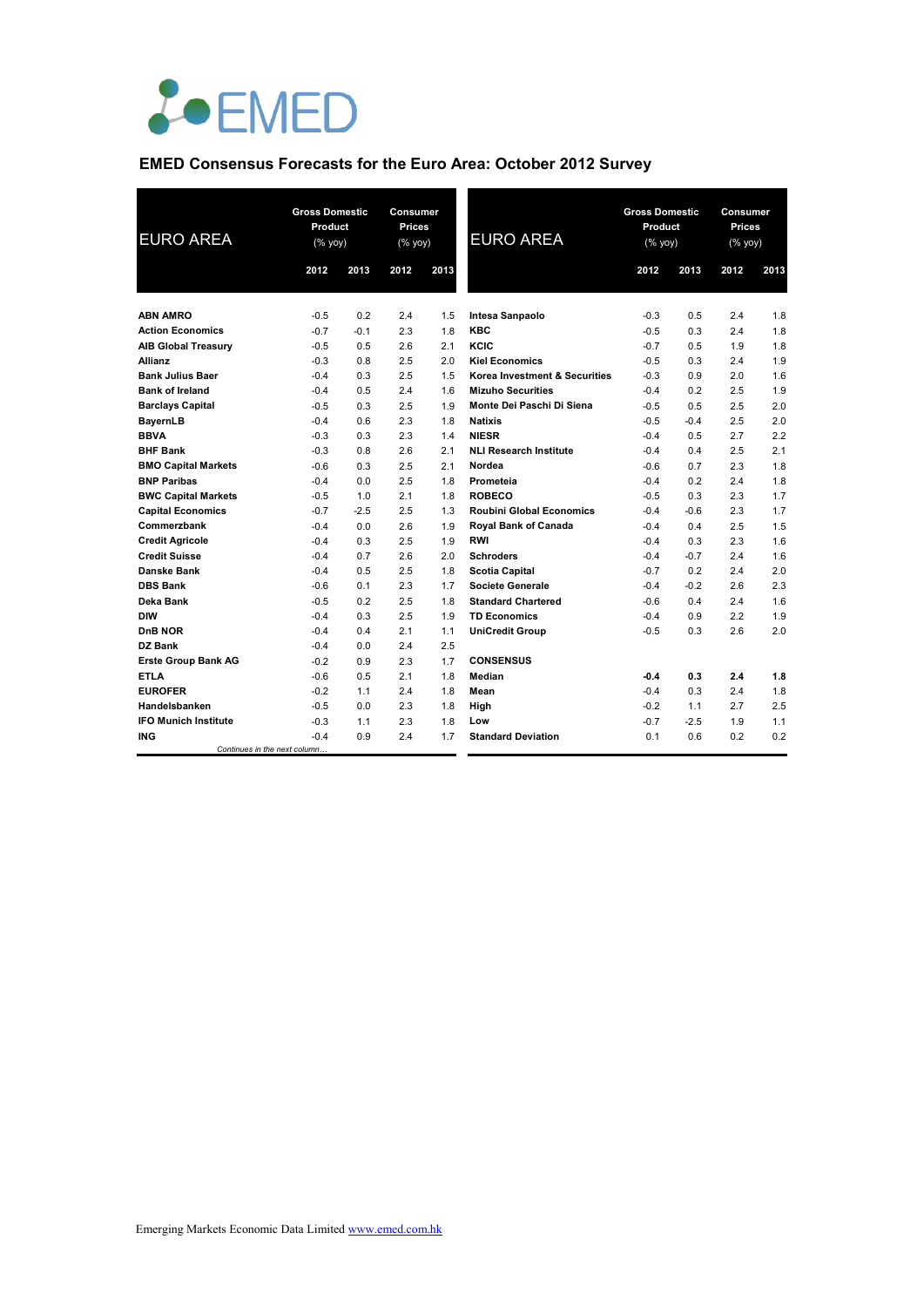

# **EMED Consensus Forecasts for Japan: October 2012 Survey**

| <b>JAPAN</b>                        | <b>Gross Domestic</b><br>Product<br>$(% \mathsf{Y}^{\prime }\mathsf{Y}^{\prime }\mathsf{Y}^{\prime })$ |      | Consumer<br>Prices<br>(% yoy) |        | <b>JAPAN</b>                    | <b>Gross Domestic</b><br>Product<br>(% yoy) |      | Consumer<br>Prices<br>$(\%$ yoy) |        |
|-------------------------------------|--------------------------------------------------------------------------------------------------------|------|-------------------------------|--------|---------------------------------|---------------------------------------------|------|----------------------------------|--------|
|                                     | 2012                                                                                                   | 2013 | 2012                          | 2013   |                                 | 2012                                        | 2013 | 2012                             | 2013   |
| <b>ABN AMRO</b>                     | 2.5                                                                                                    | 1.5  | $-0.1$                        | 0.1    | <b>ITOCHU Institute</b>         | 2.2                                         | 1.5  | 0.1                              | 0.2    |
| <b>Action Economics</b>             | 1.3                                                                                                    | 1.1  | 0.1                           | 0.3    | <b>JCER</b>                     | 2.0                                         | 1.3  | 0.1                              | 0.4    |
| <b>AIB Global Treasury</b>          | 2.3                                                                                                    | 1.0  | 0.2                           | 0.0    | <b>KBC</b>                      | 2.2                                         | 1.4  | 0.1                              | 0.1    |
| Allianz                             | 2.1                                                                                                    | 1.8  | 0.3                           | 0.0    | KCIC                            | 1.6                                         | 1.4  | $-0.4$                           | 0.2    |
| <b>Bank Julius Baer</b>             | 2.5                                                                                                    | 1.3  | 0.0                           | $-0.2$ | <b>Kiel Economics</b>           | 2.6                                         | 1.5  | $-0.1$                           | $-0.3$ |
| <b>Bank of Tokyo-Mitsubishi UFJ</b> | 2.5                                                                                                    | 1.3  | $-0.2$                        | 0.0    | Korea Investment & Securities   | 2.0                                         | 1.7  | 0.0                              | 0.0    |
| <b>Barclays Capital</b>             | 2.1                                                                                                    | 0.9  | 0.0                           | 0.2    | <b>Mizuho Securities</b>        | 2.2                                         | 0.9  | $-0.2$                           | $-0.1$ |
| BayernLB                            | 2.4                                                                                                    | 1.3  | 0.1                           | 0.0    | <b>Moody's Analytics</b>        | 2.3                                         | 1.3  | 0.3                              | 0.1    |
| <b>BBVA</b>                         | 2.4                                                                                                    | 1.4  | 0.2                           | 0.1    | <b>Natixis</b>                  | 2.2                                         | 0.8  | 0.2                              | 0.1    |
| <b>BHF Bank</b>                     | 2.1                                                                                                    | 0.9  | 0.0                           | $-0.4$ | <b>NIESR</b>                    | 2.3                                         | 1.2  | $-0.3$                           | $-0.3$ |
| <b>BMO Capital Markets</b>          | 2.3                                                                                                    | 1.0  | 0.0                           | $-0.1$ | <b>NLI Research Institute</b>   | 2.0                                         | 1.5  | 0.1                              | 0.2    |
| <b>BNP Paribas</b>                  | 2.2                                                                                                    | 0.6  | 0.4                           | 0.3    | Nordea                          | 1.6                                         | 1.1  | 0.2                              | $-0.1$ |
| <b>BWC Capital Markets</b>          | 1.5                                                                                                    | 1.5  | 0.0                           | 0.4    | Prometeia                       | 2.2                                         | 2.2  | 0.3                              | 0.5    |
| <b>Capital Economics</b>            | 1.5                                                                                                    | 1.0  | $-0.1$                        | 0.0    | <b>ROBECO</b>                   | 2.5                                         | 1.4  | 0.1                              | 0.0    |
| Commerzbank                         | 2.5                                                                                                    | 1.2  | 0.1                           | 0.2    | <b>Roubini Global Economics</b> | 1.9                                         | 1.1  | 0.1                              | $-0.4$ |
| <b>Credit Agricole</b>              | 2.4                                                                                                    | 1.0  | 0.0                           | 0.2    | <b>RWI</b>                      | 2.7                                         | 1.4  | 0.1                              | 0.3    |
| <b>Credit Suisse</b>                | 2.0                                                                                                    | 1.1  | 0.0                           | $-0.4$ | <b>Schroders</b>                | 2.8                                         | 1.2  | $-0.3$                           | $-0.4$ |
| Daiwa Institute of Research         | 2.3                                                                                                    | 0.9  | 0.0                           | 0.1    | <b>Scotia Capital</b>           | 2.3                                         | 1.5  | 0.1                              | 0.1    |
| <b>Danske Bank</b>                  | 2.3                                                                                                    | 1.6  | $-0.2$                        | 0.1    | <b>Societe Generale</b>         | 2.4                                         | 1.1  | 0.1                              | 0.2    |
| <b>DBS Bank</b>                     | 2.7                                                                                                    | 1.5  | 0.3                           | 0.2    | <b>Standard Chartered</b>       | 2.1                                         | 1.4  | 0.0                              | 0.1    |
| Deka Bank                           | 2.5                                                                                                    | 1.6  | $-0.1$                        | 0.2    | <b>TD Economics</b>             | 1.6                                         | 1.8  | 0.2                              | 0.3    |
| <b>DIW</b>                          | 2.7                                                                                                    | 1.1  | 0.2                           | 0.0    | <b>UOB</b>                      | $\overline{2}$                              | 1.5  | $-0.1$                           | 0.3    |
| DnB NOR                             | 2.5                                                                                                    | 1.1  | $-0.2$                        | $-0.1$ |                                 |                                             |      |                                  |        |
| DZ Bank                             | 2.5                                                                                                    | 1.4  | 0.2                           | 0.2    | <b>CONSENSUS</b>                |                                             |      |                                  |        |
| <b>Erste Group Bank AG</b>          | 2.4                                                                                                    | 1.5  | 0.0                           | 0.0    | Median                          | 2.3                                         | 1.3  | 0.1                              | 0.1    |
| <b>Experian Economics</b>           | 2.5                                                                                                    | 1.3  | 0.2                           | 0.5    | Mean                            | 2.2                                         | 1.3  | 0.1                              | 0.1    |
| <b>IFO Munich Institute</b>         | 1.9                                                                                                    | 1.5  | $-0.1$                        | 0.1    | High                            | 2.8                                         | 2.2  | 0.4                              | 0.5    |
| <b>ING</b>                          | 2.1                                                                                                    | 1.4  | 0.3                           | $-0.1$ | Low                             | 1.3                                         | 0.6  | $-0.4$                           | $-0.8$ |
| Intesa Sanpaolo                     | 2.1                                                                                                    | 1.7  | 0.4                           | $-0.8$ | <b>Standard Deviation</b>       | 0.3                                         | 0.3  | 0.2                              | 0.3    |
| Continues in the next column        |                                                                                                        |      |                               |        |                                 |                                             |      |                                  |        |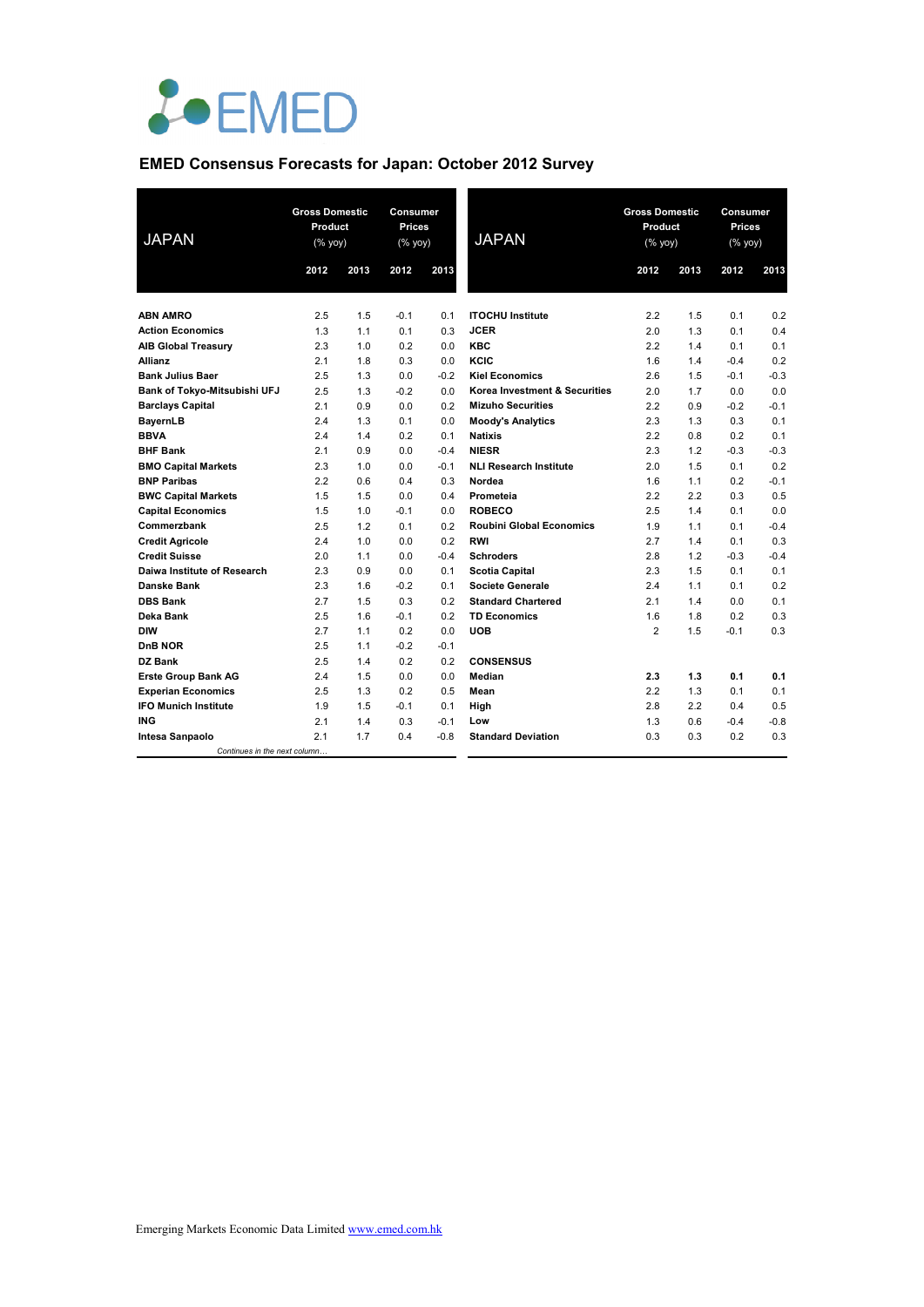

# **EMED Consensus Forecasts for China: October 2012 Survey**

| <b>CHINA</b>                   | <b>Gross Domestic</b><br>Product<br>(% yoy) |      | Consumer<br>Prices<br>(% yoy) |      | <b>CHINA</b>                    | <b>Gross Domestic</b><br>Product<br>(% yoy) |      | Consumer<br>Prices<br>(% yoy) |      |
|--------------------------------|---------------------------------------------|------|-------------------------------|------|---------------------------------|---------------------------------------------|------|-------------------------------|------|
|                                | 2012                                        | 2013 | 2012                          | 2013 |                                 | 2012                                        | 2013 | 2012                          | 2013 |
|                                |                                             |      |                               |      |                                 |                                             |      |                               |      |
| <b>ABN AMRO</b>                | 7.5                                         | 8.0  | 3.5                           | 5.0  | <b>ING</b>                      | 7.5                                         | 9.0  | 2.8                           | 3.0  |
| <b>Action Economics</b>        | 7.5                                         | 8.0  | 3.2                           | 3.5  | Intesa Sanpaolo                 | 7.9                                         | 8.4  | 3.1                           | 2.9  |
| <b>Allianz</b>                 | 8.0                                         | 8.3  | 2.8                           | 3.0  | Invesco Ltd.                    | 8.1                                         | 8.5  | 3.4                           | 3.4  |
| <b>ANZ</b>                     | 7.8                                         | 8.1  | 3.0                           | 4.0  | JP Morgan                       | 7.6                                         | 8.0  | 2.7                           | 3.4  |
| <b>Bank Julius Baer</b>        | 7.5                                         | 7.5  | 2.8                           | 2.9  | <b>KBC</b>                      | 7.9                                         | 8.3  | 2.9                           | 3.4  |
| <b>Bank of East Asia</b>       | 7.8                                         | 8.2  | 2.8                           | 4.3  | KCIC                            | 7.5                                         | 7.3  | 3.0                           | 4.0  |
| <b>Barclays Capital</b>        | 7.5                                         | 7.6  | 2.9                           | 4.0  | <b>Kiel Economics</b>           | 7.5                                         | 8.0  | 2.5                           | 2.5  |
| <b>BBVA</b>                    | 7.8                                         | 8.3  | 3.0                           | 3.6  | Korea Investment & Securities   | 8.2                                         | 8.8  | 3.3                           | 3.0  |
| <b>BMO Capital Markets</b>     | 7.7                                         | 8.3  | 2.7                           | 3.1  | <b>Moody's Analytics</b>        | 7.7                                         | 7.8  | 3.5                           | 3.0  |
| <b>BNP Paribas</b>             | 7.4                                         | 8.0  | 3.0                           | 3.6  | <b>Natixis</b>                  | 7.9                                         | 8.0  | 2.8                           | 4.1  |
| <b>BWC Capital Markets</b>     | 8.2                                         | 8.5  | 3.5                           | 4.0  | <b>NIESR</b>                    | 7.8                                         | 7.8  | 3.0                           | 2.6  |
| <b>Capital Economics</b>       | 7.6                                         | 8.0  | 3.0                           | 3.3  | <b>NLI Research Institute</b>   | 7.9                                         | 8.5  | 2.9                           | 3.6  |
| CICC                           | 7.6                                         | 8.0  | 2.7                           | 3.0  | Nordea                          | 8.3                                         | 8.5  | 3.1                           | 4.0  |
| Commerzbank                    | 7.5                                         | 7.5  | 3.5                           | 3.5  | <b>ROBECO</b>                   | 7.9                                         | 8.3  | 2.8                           | 3.4  |
| <b>Credit Agricole</b>         | 7.7                                         | 8.2  | 3.0                           | 3.8  | <b>Roubini Global Economics</b> | 7.6                                         | 7.4  | 2.8                           | 2.4  |
| <b>Credit Suisse</b>           | 7.5                                         | 7.5  | 2.3                           | 1.8  | <b>Scotia Capital</b>           | 7.8                                         | 8.2  | 2.7                           | 3.5  |
| Daiwa Institute of Research    | 8.0                                         | 7.5  | 2.8                           | 3.5  | <b>Societe Generale</b>         | 7.7                                         | 7.4  | 2.9                           | 3.0  |
| <b>Danske Bank</b>             | 7.7                                         | 8.6  | 2.7                           | 2.9  | <b>Standard Chartered</b>       | 7.7                                         | 7.8  | 2.0                           | 4.0  |
| <b>DBS Bank</b>                | 8.0                                         | 8.5  | 3.3                           | 4.0  | <b>UniCredit Group</b>          | 7.7                                         | 8.2  | 2.7                           | 3.0  |
| Deka Bank                      | 7.6                                         | 7.7  | 2.8                           | 3.2  |                                 |                                             |      |                               |      |
| <b>DIW</b>                     | 9.2                                         | 7.3  | 3.0                           | 3.4  |                                 |                                             |      |                               |      |
| DnB NOR                        | 7.9                                         | 7.5  | 3.0                           | 4.0  | <b>CONSENSUS</b>                |                                             |      |                               |      |
| DZ Bank                        | 7.8                                         | 9.0  | 2.8                           | 3.6  | Median                          | 7.8                                         | 8.0  | 3.0                           | 3.4  |
| <b>Emerging Advisors Group</b> | 7.5                                         | 7.5  | 3.4                           | 3.0  | Mean                            | 7.8                                         | 8.1  | 3.0                           | 3.4  |
| <b>Erste Group Bank AG</b>     | 8.0                                         | 8.5  | 3.3                           | 3.0  | High                            | 9.2                                         | 9.0  | 3.5                           | 5.0  |
| <b>Experian Economics</b>      | 7.8                                         | 8.0  | 3.5                           | 3.8  | Low                             | 7.4                                         | 7.3  | 2.0                           | 1.8  |
| <b>ICBC</b> International      | 7.8                                         | 8.3  | 3.1                           | 3.3  | <b>Standard Deviation</b>       | 0.3                                         | 0.4  | 0.3                           | 0.6  |
| Continues in the next column   |                                             |      |                               |      |                                 |                                             |      |                               |      |